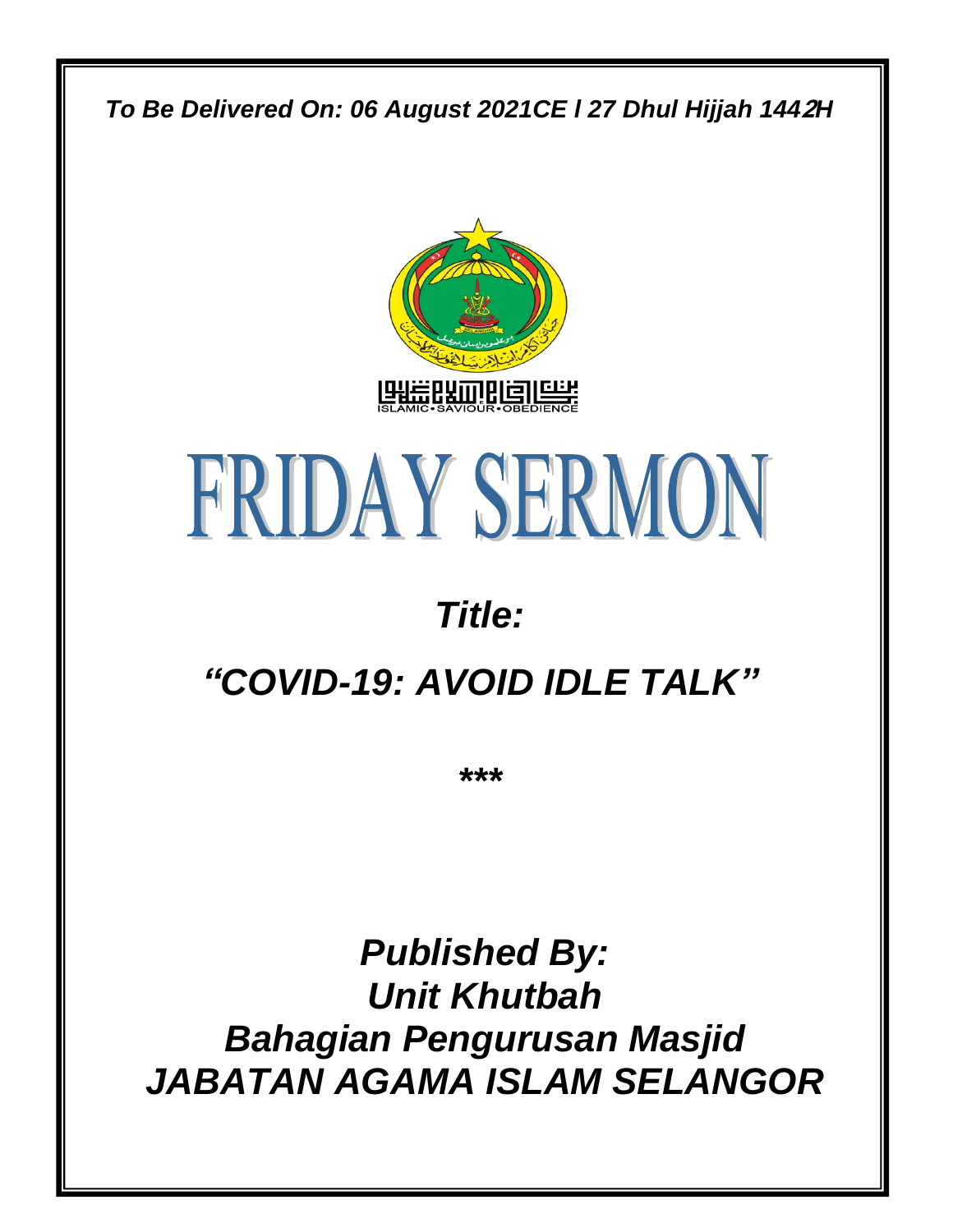

# *"COVID-19: AVOID IDLE TALK"*

 $\frac{1}{2}$ ن<br>ا اَلْحَمْدُ لِلَّهِ الْقَائِل: ۞لَّا يُحِبُّ ر<br>د ់<br>។  $\overline{\phantom{a}}$ ֦֧֦֧֦֧֦֧֦֧֦֧֦֧֦֧֧֦֧֝֝֟֓֓֜֓֓<br>**֧** َ  $\ddot{\phantom{0}}$ ֦֧֦֧֦֦֧֝<u>֦</u> ِب ُي و ب<br>ا َّ۞ل ٱ و<br>ا ر ِ للَّهُ ٱلْجَهْرَ بِٱلسُّوَءِ ر<br>م ر<br>1.  $\frac{1}{\epsilon}$ و و<br>س لسَّوۡءِ  $\ddot{\cdot}$ مِنَ القَوْلِ ج  $\ddot{\tilde{}}$ لْقَوْلِ إِلاّ مَن ظُلِمَ ر<br>1 بر<br>مر ن ظُلِمَ و ِ<br>م م بر<br>ا إَِّل  $\ddot{\cdot}$ ن ر<br>سم  $\overline{\mathcal{R}}$ ِرِ<br>ہ وَكَانَ ا و<br>ا ما  $\frac{2}{\lambda}$ للَّهُ سَمِيعًا عَلِي ِ<br>م ا ع ً<br>• ِميع ِ<br>س سَمِيعًا عَلِيمًا ۞ ا ْ ر<br>-<br>أَشْهَدُ أَنْ لَّا إِلَهَ إِلَّا اللَّهُ وَحْدَهُ لَا شَرِيكَ لَهُ وَأَشْهَدُ أَنَّ مُحَمَّدًا عَبْدُهُ ֦֦֪֦֦֖֦֦֖֦֦֦֦֪֦֪֦֦֪֦֝֟֝֟֝֟֝֟֟֟֟֟֟֟֟֟֟֟֟֟֟֟֟֟֟֟֟֟֟֟֟֟֟֟֟֕֕֟֟֟֕֟֟֟֟֕֟֩֕֟֟֟֟֟֟֟֟֟֟֟ ر<br>ا ً<br>زاد ْ  $\frac{1}{2}$ ِ<br>پ ં<br>ત  $\tilde{\cdot}$  $\frac{1}{2}$ ر<br>الم ٍ<br>په  $\frac{1}{1}$  $\tilde{\cdot}$  $\mathbf{r}$ ِ<br>ٌ ِ<br>ا ំ<br>រ ِ<br>م ً<br>أ ั<br>ั ๋<br>ጎ  $\frac{1}{2}$  $\frac{1}{2}$ ِ<br>ا ً<br>زاد ْ  $\ddot{\phantom{0}}$  $\tilde{\cdot}$ ر<br>ر  $\mathbf{r}$  $\overline{\mathbf{z}}$  $\mathbf{r}$ وَرَسُوْلُهُ. اَللَّهُمَّ صَلِّ وَسَلِّمْ عَلَى سَيِّدِنَا مُحَمَّدٍ وَعَلَى ءَالِهِ وَأَصْحَابِه ِّ  $\frac{1}{2}$  $\tilde{\cdot}$ ์<br>ถึ ر<br>ر<br>ر ہ<br>ا  $\overline{\phantom{a}}$ ر<br>ر ا<br>ا ֦֧֦֧֦ ُ<br>ُ  $\ddot{\phantom{0}}$  $\tilde{\cdot}$ ِ<br>آ َ  $\tilde{\cdot}$ <u>لم</u> ั<br>ั  $\frac{1}{2}$ ا<br>-<br>• ِّ ֦֧֦֧֦֧֦׆֧֧  $\frac{1}{2}$  $\overline{\phantom{a}}$ َ  $\ddot{\phantom{0}}$  $\frac{1}{2}$  $\overline{\phantom{a}}$  $\ddot{\phantom{0}}$  $\tilde{\cdot}$  $\ddot{\phantom{0}}$ أَجْمَعِيْنَ. ْ  $\frac{1}{\alpha}$  $\frac{1}{2}$ ِّ<br>أَمَّا بَعْدُ، فَيَا أَيُّهَا الْمُسْلِمُونَ! اِتَّقُواْ اللَّهَ! أُوْصِيكُمْ وَإِيَّايَ بِتَقْوَى اللَّهِ  $\frac{1}{1}$  $\ddot{\cdot}$ ِ<br>ُا ំ<br>រ  $\ddot{\cdot}$ ์<br>วั  $\ddot{\phantom{0}}$  $\ddot{\phantom{0}}$  $\frac{1}{2}$ ֦֧<u>֓</u>  $\ddot{\phantom{0}}$  $\frac{1}{2}$ ់<br>រ !<br>-<br>- $\tilde{\cdot}$ ر<br>مخ ֦֧<sup>֟</sup> ُ ٝ<br>أ <u>፟</u> **تا**  $\ddot{\phantom{0}}$ ›<br>ለ مًى المُأ ِ<br>پاس<br>مرد ا<br>وُلِ .  $\ddot{\phantom{0}}$ ؾڤۏڹؘ <u>፟</u> ا<br>کرین<br>جو ُْ فَقَدْ فَازَ الْمُ  $\ddot{\cdot}$  $\ddot{\cdot}$ ْ  $\frac{1}{2}$  $\ddot{\cdot}$ قَالَ اللَّهُ تَعَالَى: يَ ً<br>الم  $\ddot{\bullet}$  $\ddot{\phantom{0}}$  $\ddot{\mathbf{r}}$ ֦ يَايَّهَا ِ<br>م ه و<br>د يَ<br>ب ِ<br>ج ي<br>أَيُّهَا ٱلَّذِينَ لَّذِينَ ءَامَنُوا <u>ہ</u> ح ِ<br>م ام ्<br>c ءَامَنُوا اتَّقُوا <u>ہ</u> ديو ب<br>به<br>۱ تّقُوا ا ِ<br>آ للَّهَ حَقُّ تُقَاتِهِ  $\ddot{\tilde{}}$ ق ت بو بر<br>به قٌ  $\tilde{\phantom{a}}$ حَقَّ ثَقَاتِهِۦ ِ<br>م وَلَا تَمُوثُنَّ إِ ्<br>स مُوتَنَّ بو ح  $\ddot{\cdot}$ تَمُوتُنَّ إِلَّا ِ<br>الإ .<br>` ر<br>مَّسۡلِمُونَ ح نتُم مَّ ح ِ<br>ج أ ِ<br>م وَانْتُم مُّسۡلِمُونَ ۞ ۚ

# **Dear blessed Muslims,**

Let us strive to increase our *imaan* (faith) and *taqwa* of Allah *Subhaanahu Wa Ta'aala* by diligently performing all of His Commands and avoiding all of His prohibitions. May we attain success in this world and the Hereafter.

The *khutbah* this time is titled *"COVID***-***19: AVOID IDLE TALK."*

# **Esteemed Muslims,**

<sup>1</sup> an-Nisaa' 4:148.

<sup>2</sup> Aal 'Imraan 3:102.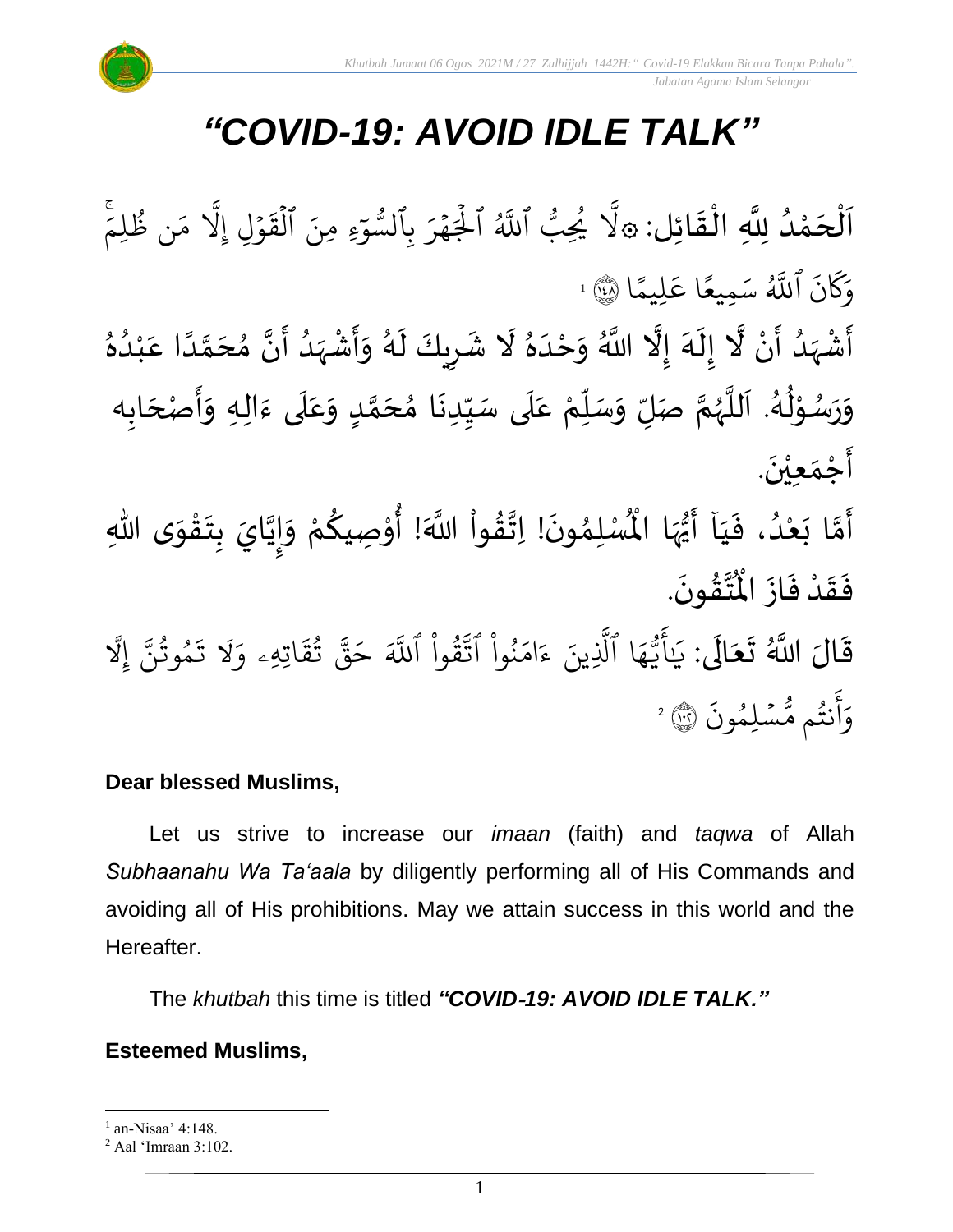

In an atmosphere of uncertainty nowadays due to the Covid-19 pandemic and various other threats that are snatching away happiness from humanity, there are just too many negative elements that have emerged and truly affecting human character. Some are faced with conflicts of the inner self, values, kinship, and companionship. Also, the conflict of earning income that is plaguing the lives of many that some are forced to live in destitution. The Standard Operating Procedure (SOP) imposed for the Covid-19 pandemic, of which some is based on distance when communicating, to a certain extent yield considerable effect not only upon the patterns and forms for communication, but what is greater than that is the verbal and physical conduct which at times reflect that we are all living under pressure that is severe in nature. However, humans with sound intellect will utilize the luxury of 'time' bestowed by Allah *Subhaanahu Wa Ta'aala* to rectify the shortcomings within their lives. This is because this life is short. Whatever time left remaining is very minute. From the signs of the End of Time, the resurrection by Allah is approaching very near and has been clearly shown by Allah *Subhaanahu Wa Ta'aala* but yet we are still with our old temperament, as if we are not going to die.

Therefore, let us perform righteous deeds as best as possible. For the time that we have presently and in the future should be benefited appropriately. Let us strive to seek the pleasure of Allah *Subhaanahu Wa Ta'aala*. We never know when we will meet Allah. Our righteous deeds are very little, and our misdeeds are tremendously many. We have wasted our lives in heedlessness. Let us take advantage of our remaining lives including our tongues. With the tongue, we are able to engage in *dhikr* (remembrance of Allah) or advice one another so that we can "save up" on a lot of good deeds. However, on the contrary, the tongue can diminish one's own savings

2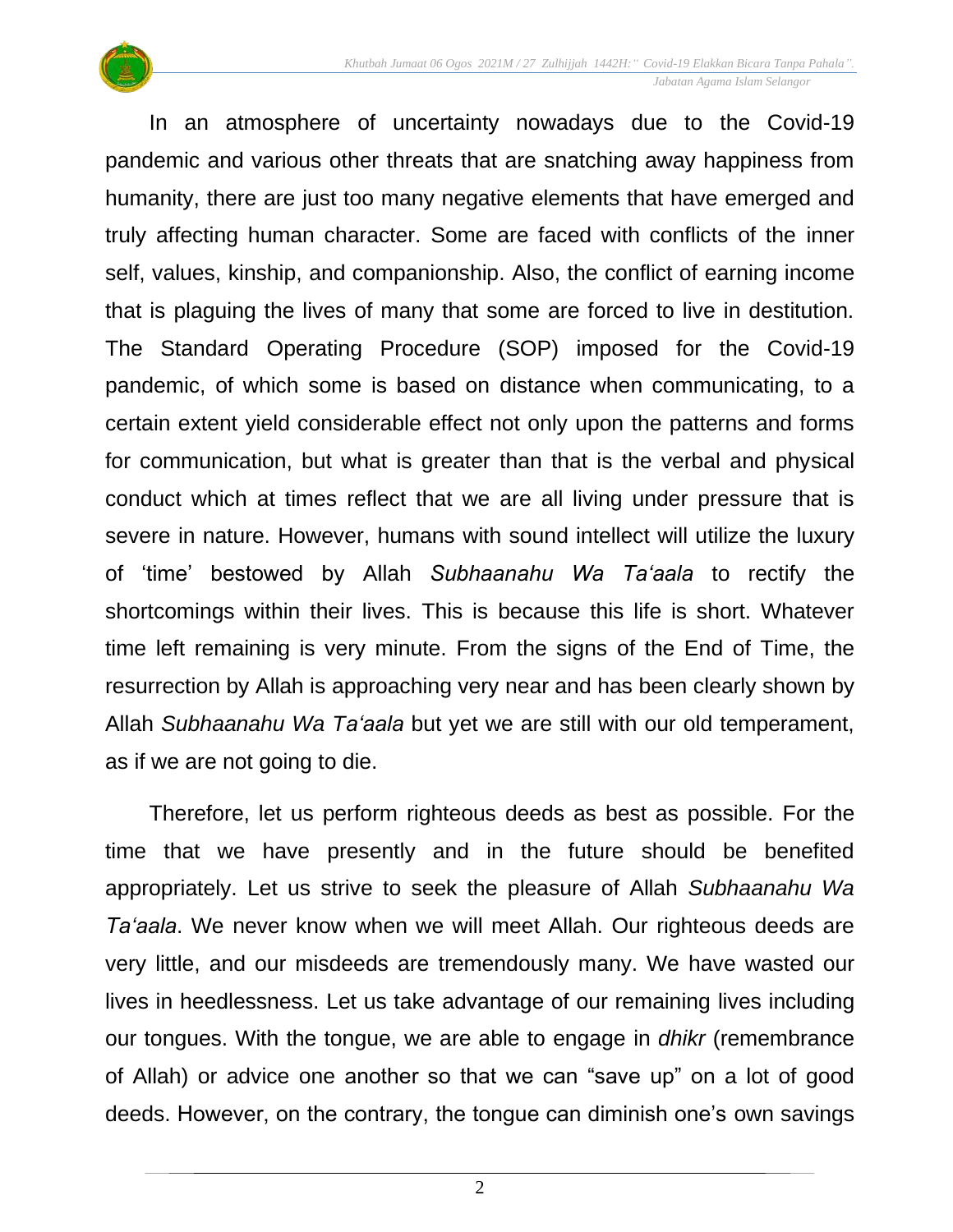

of good deeds, thus dragging the person into the Fire if the tongue is not utilized in attaining good. Therefore, one's own cognizance upon the function and danger of the tongue will motivate oneself to safeguard the tongue, in other words, not speaking unless if such speech is beneficial that in the end it gets rewarded by Allah *Subhaanahu Wa Ta'aala*.

In the *hadeeth* of Abu Hurayrah *radiyAllaahu 'anh*, Rasulullah  $\equiv$  said:

َرْءِ تَرْكُهُ مَا لاَ يَعْنِيْهِ ْ ֦֦֦֟֝֝<br>**֘**֟֘  $\frac{1}{2}$ ्<br>विदेश  $\frac{1}{2}$ ر<br>گر ُ ِ<br>ا  $\frac{1}{2}$ ْ  $\mathbf{r}^{\circ}$ مِنْ حُسْنِ إِسْلاَمِ الْمَ  $\sum_{i=1}^{n}$  $\overline{\phantom{a}}$ ֧֦֦֧֦֧֦֧֦֧֦֧֦֧֦֧֦֧֦֧֦֧֝֝֟֓֓֟֓<br>֧֧֧֚֝֝֝֟֓֝֟  $\sum$ ֦֧֦֦֦֧֝֝֟֓֓<u>֚</u> ُ ۠<br>ؙ

*"Part of the perfection of one's Islam is his leaving that which does not concern him."*

*(at-Tirmidhi)*

### **Dearest audience,**

Matter that is of no concern or unbeneficial matter mentioned in this *hadeeth* can be understood in the form of speech or action, matters that are *haraam* (impermissible) or *makrooh* (detested) or permissible but nonbeneficial. Hence, to avoid from idle talk and speech, we must strive to only utter things that are beneficial. What if we are not able to fulfill that? Then, remain quiet, for that is the action that is most befitting, as in the *hadeeth* narrated by Abu Hurayrah *radiyAllaahu 'anh*, where Rasulullah  $\stackrel{\text{def}}{=}$  said:

 اآل خر م ْ و َ الي َ و َ اَّلل ب ُ من ْ ؤ ُ ي َ ان َ ك ْ ن َ م ْ و َ ا أ ً ر ْ ي َ خ لْ ُ ق َ ي ْ ل َ ف ْ ت ُ م ْ ص َ ي ل

*"Whoever believes in Allah and the Last Day should speak good or keep silent."*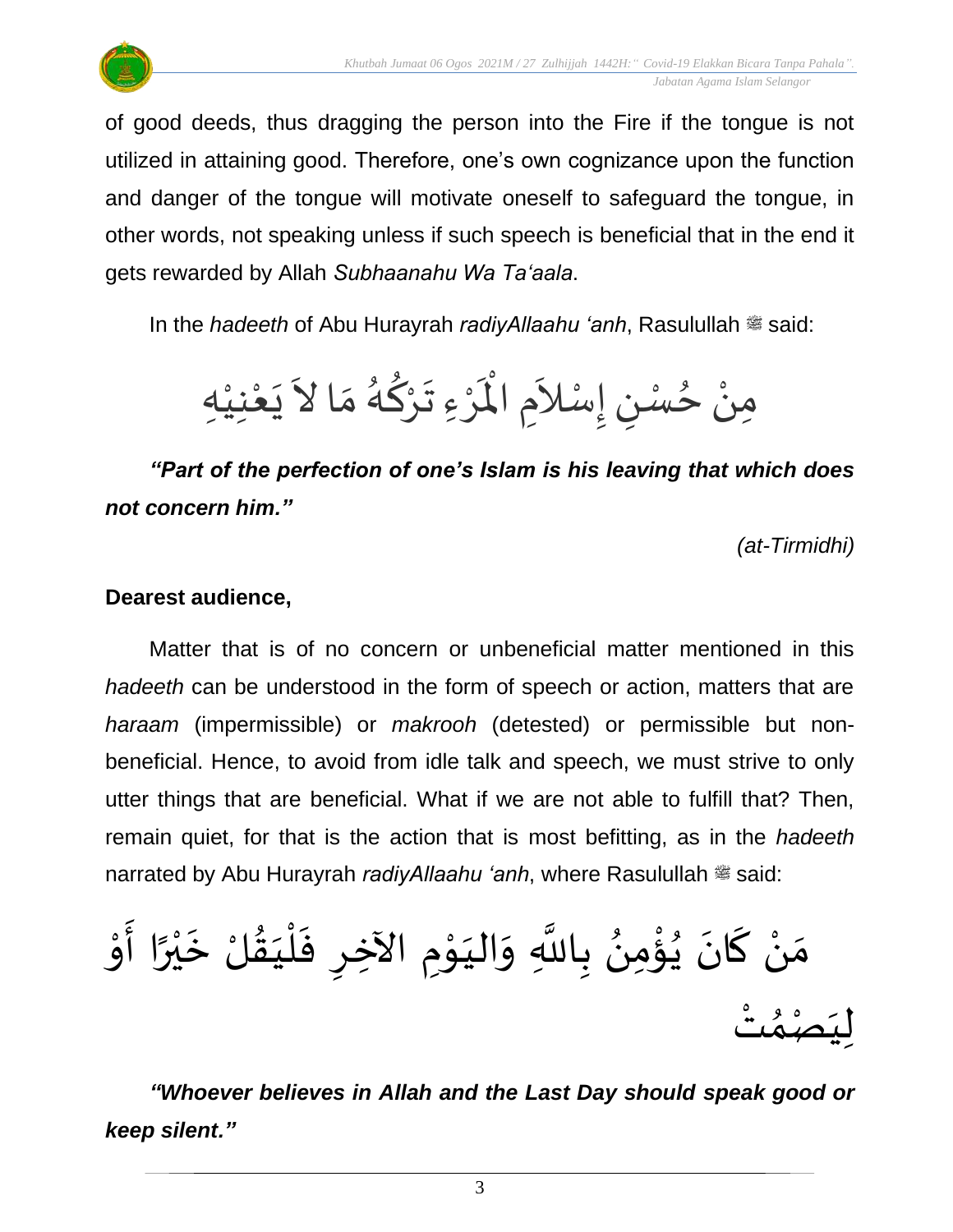

# *(al-Bukhaari and Muslim)*

Idle talk also means uttering words that are considered vile for everyday speech. Usually, utterances having elements of profanities or obscenities, or anything of that sort whether in the form of sarcasm or even much worse, up front. However, for those believing in Allah *Subhaanahu Wa Ta'aala*, surely they will not debase their tongue with vulgar speech and language.

In the *hadeeth* of 'Abdullah bin Mas'ood *radiyAllaahu 'anhuma*, Rasulullah <sup>22</sup> said:

्<br>र ُوْمِنُ بِالطَّعَّانِ وَلَا اللَّعَّانِ وَلَا الْفَاحِشِ وَلَا  $\frac{1}{2}$  $\frac{1}{2}$ ْ ِ<br>پنج  $\frac{1}{2}$ َ ر<br>ا  $\tilde{\mathbf{r}}$  $\frac{1}{2}$ َ ل<br>م<br>ا  $\frac{1}{2}$ <sup>∂</sup> ់<br>:  $\mathbf{r}^{\circ}$ لَيْسَ الْمُ ំ<br>វ  $\tilde{\mathbf{r}}$ الْبَذِيءِ  $\frac{1}{1}$ ْ

*"The believer is not a slanderer, nor does he curse others, and nor is he immoral, nor is he foul."*

*(at-Tirmidhi)*

Actually, those with bad attitudes will look down upon others. They will always think bad of others. In fact, they will assume others not possessing *ikhlaas* (sincerity), having personal interest, yearning fame, and others. In reality, they are the ones possessing those bad qualities. An example that took place during this Covid-19 outbreak is that there are those that do not abide by the decree limiting the number of attendees for the Friday and daily congregational prayer by openly accusing certain quarters of earning salary without doing work, only protecting their rice bowl, and enjoy skipping the Friday prayer.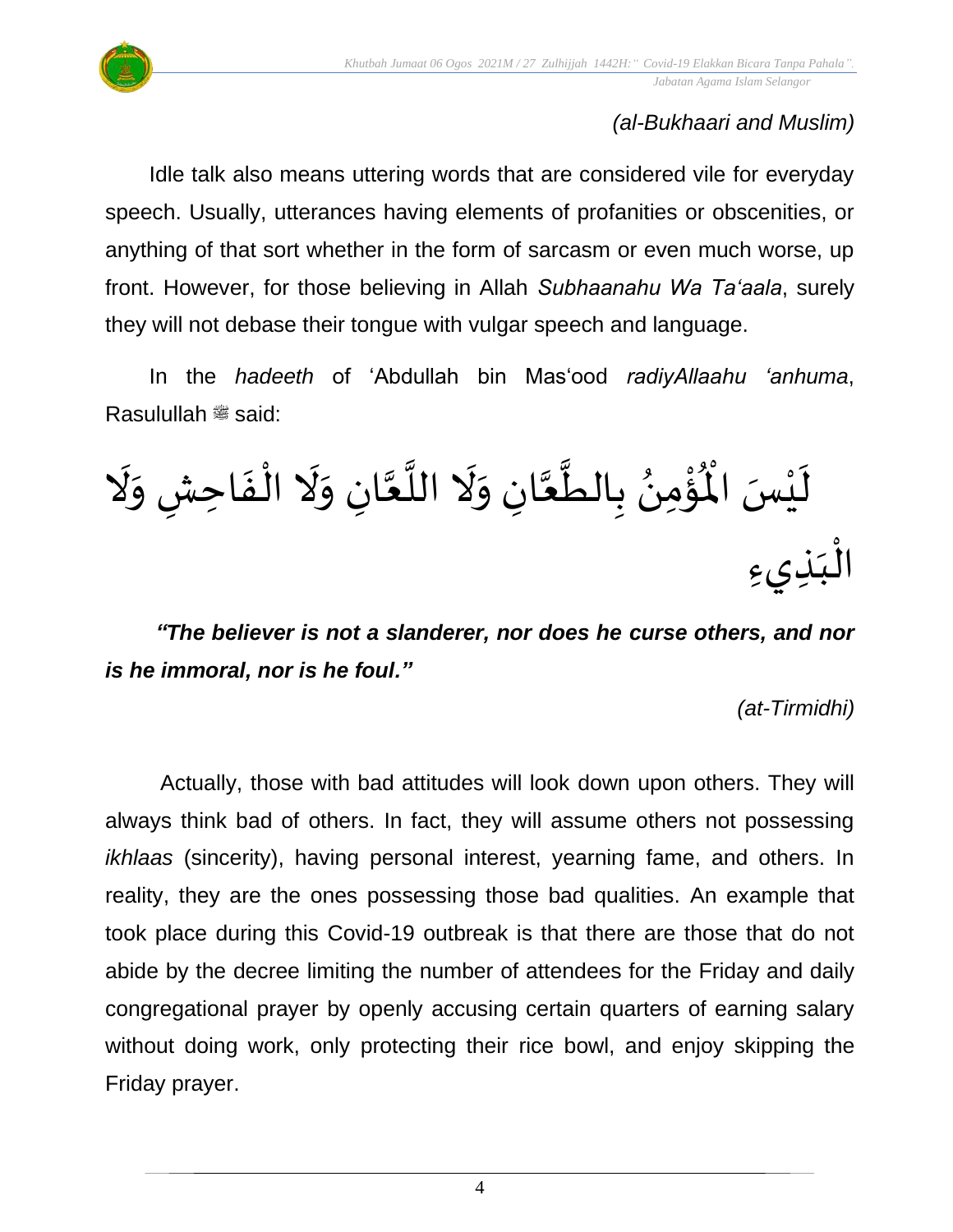

# **Beloved Muslims,**

Indeed, the catastrophe in the evil of the tongue, if we are to further scrutinize, it will be just too many such as lying, backbiting, instigating, and others. However, what is important is that all of those are due to the evil of the tongue. Sometimes, it is extremely difficult to control the tongue by frequently mentioning only good, but rest assured that if day after day our tongues are trained, nurtured, and taught to indulge in *dhikr* or sending salawaat upon the Prophet  $\ddot{\mathcal{L}}$ , or kept moist with the recitation of al-Qur'an, then it is not impossible that we will be able to master the wants and desires of the tongue. How fortunate will we be in those moments, the lips twitching into a smile of happiness, imagining the reward and pleasure of Allah *Subhaanahu Wa Ta'aala* while the tongue remains busy with *tasbeeh*, *tahmeed*, and *takbeer*.

Verily, there is no word that is uttered that will escape from Allah's records. Nothing is uttered except that there is an accompanying angel who is ever ready to monitor and record everything, as Allah *Subhaanahu Wa Ta'aala* mentions in verse 18 of soorah Qaf:

> وو<br>۱ تِيد ِ<br>م ع § قِيب ِرِ هِ ر ي ر<br>د ِ<br>أد َل ب<br>ا ٍل إَِّل و ر<br>م  $\ddot{\mathbf{r}}$ ِمن ق فِظ ل ح ہ<br>1 ِرِ مَّا يَلْفِظُ مِن قَوْلٍ إِلَّا لَدَيْهِ رَقِيبٌ عَتِيدٌ ۞

# *"Man does not utter any word except that with him is an observer prepared [to record]."*

Indeed, not only words but even actions that indicates words such as using the fingers will not escape from Allah's Judgment. The recordings by obedient angels and the weighing of the scale of deeds by Allah *Ta'aala* in the Hereafter will be held fully accountable upon us.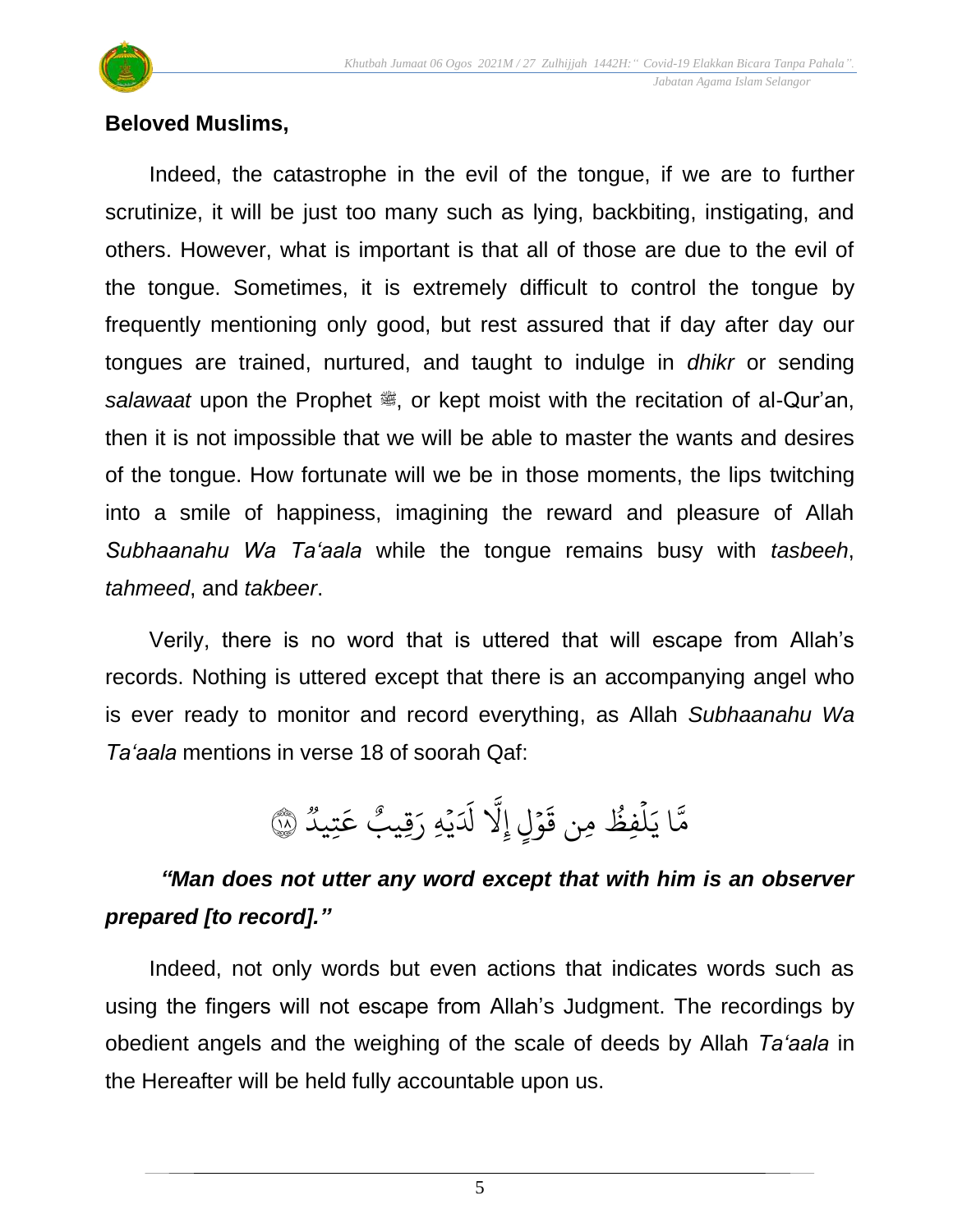

# **Dear beloved Muslims,**

To end the *khutbah* today, let us internalize upon its lessons to be utilized as guidelines in our lives. Among them:

1. The Muslim *ummah* must maintain self-discipline throughout the Covid-19 pandemic by strictly adhering the SOP determined by the authority.

2. The Muslim *ummah* must utilize the tongue as a tool in "saving up" and increasing rewards through sending *salawaat*, engaging in *dhikr*, or only speak good.

3. The Muslim *ummah* must prioritize on *adab* (etiquette) in speech so that the harmony of life throughout the trial of Covid-19 will be preserved.

ُجِيْمِ **ٔ** ىر<br>س ِن الر ا  $\frac{1}{2}$ ط ي ْ بر<br>په الش ِ ِمنَ ا عُوْذُ بِاللَّهِ ح ْ و<br>ح ِ<br>ج أ رم<br>بَيْنَ ِ<br>بِحِ بَ  $\overline{\phantom{a}}$ ِ<br>آ .<br>و إِصْلًا ر<br>م ِ<br>ج مُرُوفٍ أ ح ج ِ<br>م م و ر<br>م ِ<br>ج ٍة أ  $\ddot{\mathbf{r}}$ ق ِ<br>ا د ِصَ ب ِ ر ِ<br>م بر<br>م ِ<br>ج أ .<br>• ن ِ<br>م م ب<br>ا إِيْهُمْ إِلَّا ر<br>م و<br>م  $\overline{a}$ ِ<br>م و .<br>م ب<br>ج ِن َّن ں<br>س ثِيبِ مِّ ر<br>م ِِف ك جَ در<br>بگر  $\ddot{\cdot}$ خ بر<br>ا َّ۞ل أَلتَّاسِ ب<br>ج لنَّاسِ ۚ وَمَن يَفۡعَلۡ ذَٰلِكَ  $\frac{1}{2}$ ذ ل ر<br>1  $\frac{1}{2}$ ع ف <u>جو</u>  $\tilde{\cdot}$ ن ي ِ<br>م بر<br>م ِ<br>ہ وَمَن يَفۡعَلۡ ذَٰلِكَ ا ्<br>c ء ر<br>آ ا  $\ddot{\cdot}$ بُتِغَآءَ مَرۡضَاتِ .<br>م ِ<br>م مَرْضَاتِ اَللَّهِ بہ<br>ا للَّهِ فَسَوْفٌ نُؤْتِيهِ اُجْرًا عَظِيمًا ֦֧֦֝<br>֧֝֝֝ ِظيم ِ<br>م ا ع ً<br>م جَرَ .<br>-.<br>ع نُؤَّتِيهِ أ ج ح قَسَوْفَ<br>فَسَوْفَ فَسَوْفٌ نُؤْتِيهِ أَجْرًا عَظِيمًا ۞

*"No good is there in much of their private conversation, except for those who enjoin charity or that which is right or conciliation between people. And whoever does that seeking means to the approval of Allah then We are going to give him a great reward."*

*(Soorah an-Nisaa' 4:114)*

ْ اللّهُ لِيْ وَلَكُمْ فِي الْقُرْآنِ الْعَظِيْمِ، وَنَفَعَنِيْ  $\ddot{\phantom{0}}$  $\ddot{\phantom{0}}$  $\ddot{\phantom{0}}$  $\tilde{\cdot}$ ٝ<br>ؙ َ ֦֧֦֧֦֧֝<u>֦</u> ْ  $\frac{1}{2}$ ֦֧֦֦֧֝<u>֦</u> ْ ِ<br>م  $\tilde{\mathbf{r}}$  $\tilde{\cdot}$ ْ ء<br>په الان بَارَكَ اللّهُ لِيْ وَلَكُمْ فِي الْقُرْآنِ الْعَظِيْمِ، وَنَفَعَنِيْ وَإِيَّاكُمْ بِمَا  $\frac{1}{2}$  $\ddot{\phantom{0}}$  $\frac{1}{2}$ ้<br>้ <u>ل</u> َ<br>ٌ<br>▲ |<br>-<br>-<br>- $\tilde{\cdot}$ د<br>گ فيْهِ مِنَ الآيَاتِ وَالنِّكْرِ الْحَكِيْمِ وَتَقَبَّلَ مِنِّيْ وَمِنْكُمْ تِلاَوَتَهُ، إِنَّهُ َ<br>تار<br>:  $\frac{1}{2}$ ر<br>گ  $\ddot{\phantom{0}}$  $\ddot{\ }$ ِ<br>ْم <u>ل</u> ំ<br>•  $\ddot{\ }$ ْ '<br>∪<br>∙  $\sum$ ن<br>ا  $\frac{1}{2}$  $\ddot{\phantom{0}}$  $\tilde{\cdot}$ ់<br>រ  $\overline{\phantom{a}}$ ْ  $\overline{\phantom{a}}$ ْ ِّ ۔<br>م ِ<br>پُ  $\ddot{\phantom{0}}$ ٝ<br>ؙ . ُ هُوَ السَّمِيْعُ الْعَلِيْمُ ំ<br>រ  $\ddot{\phantom{0}}$ ْ ُ ٝ<br>ؙ ل<br>سا<br>سا  $\ddot{\ }$  $\frac{1}{2}$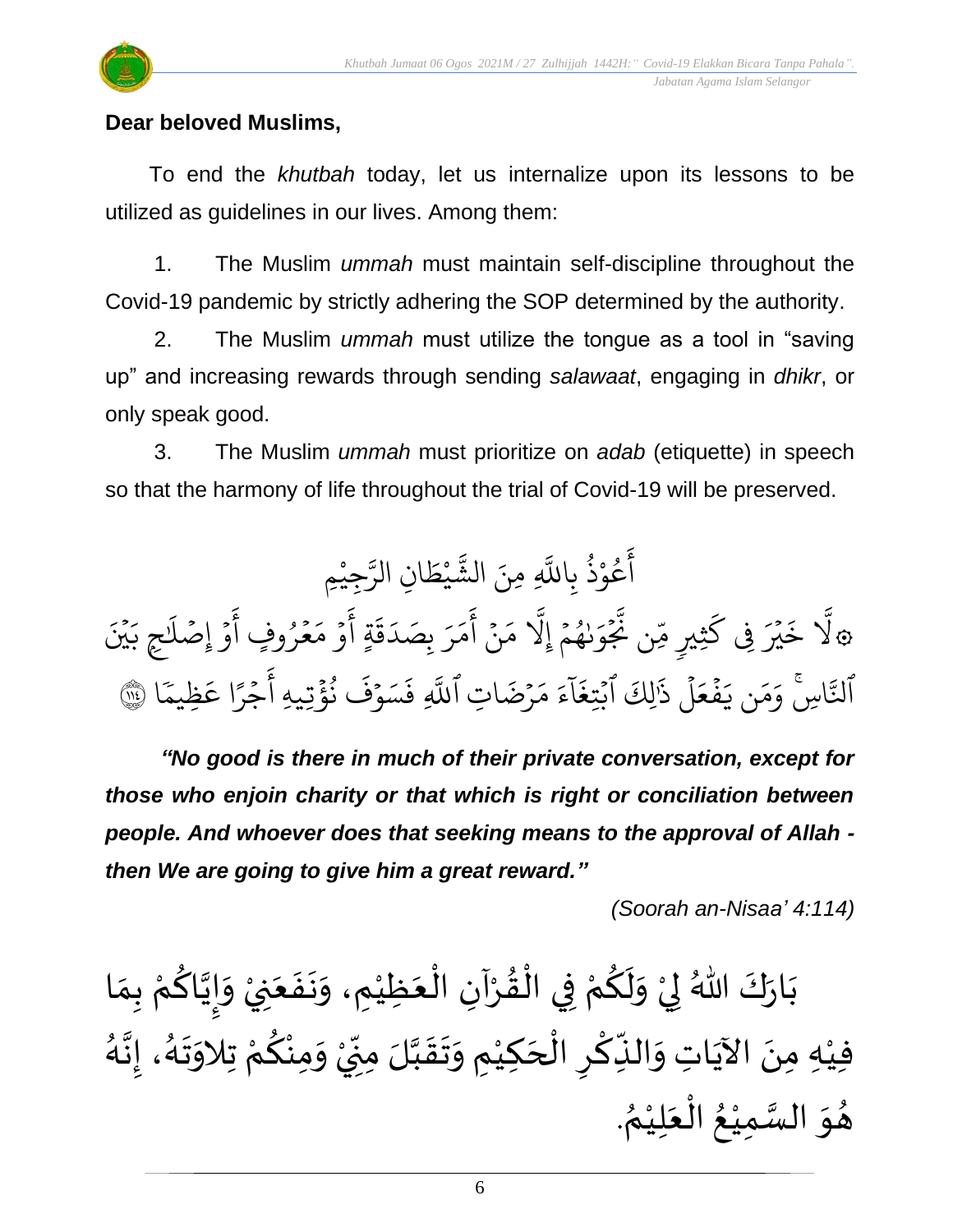

### أَقُولُ قَوْلِيْ هَذَا وَأَسْتَغْفِرُ اللّٰهَ الْعَظِيْمَ لِيْ وَلَكُمْ وَلِسَاْئِرِ  $\ddot{\cdot}$  $\overline{\phantom{a}}$ ֦֧֦֧<u>֦</u> إ י<br>י  $\frac{1}{2}$ ፟<br>፟  $\ddot{\phantom{0}}$  $\sum$  $\tilde{\cdot}$ ْ ِ<br>م  $\tilde{\mathbf{r}}$  $\ddot{\ }$ ْ إ َ ٝ<br>ؙ َ ֦֧֦֧֦֧֦֧֝֟֓֓<u>֦</u> ៝<br>៓ ِ<br>وف  $\ddot{\phantom{0}}$  $\frac{1}{2}$  $\tilde{\cdot}$ ُ ري<br>لْمُسْلِمَاتِ، فَاسْتَغْفِرُوْهُ إِنَّهُ هُوَ الْغَفُوْرُ الرَّحِيْمُ ْ ن<br>پ ِ<br>په י<br>י **∗**<br>•  $\frac{1}{2}$ ֚֚֘<br>֧֘  $\ddot{\ }$  $\frac{1}{\lambda}$ ر<br>ا **َ**<br>•  $\frac{1}{2}$ ፟<br>፞ ֧֦֧֦֝ ب<br>پ ا<br>.<br>.  $\ddot{\phantom{0}}$  $\ddot{\cdot}$  $\frac{1}{2}$ رت<br>لْمُسْلِمِيْنَ وَالْمُ  $\ddot{\ }$  $\ddot{\phantom{0}}$ ْ اْل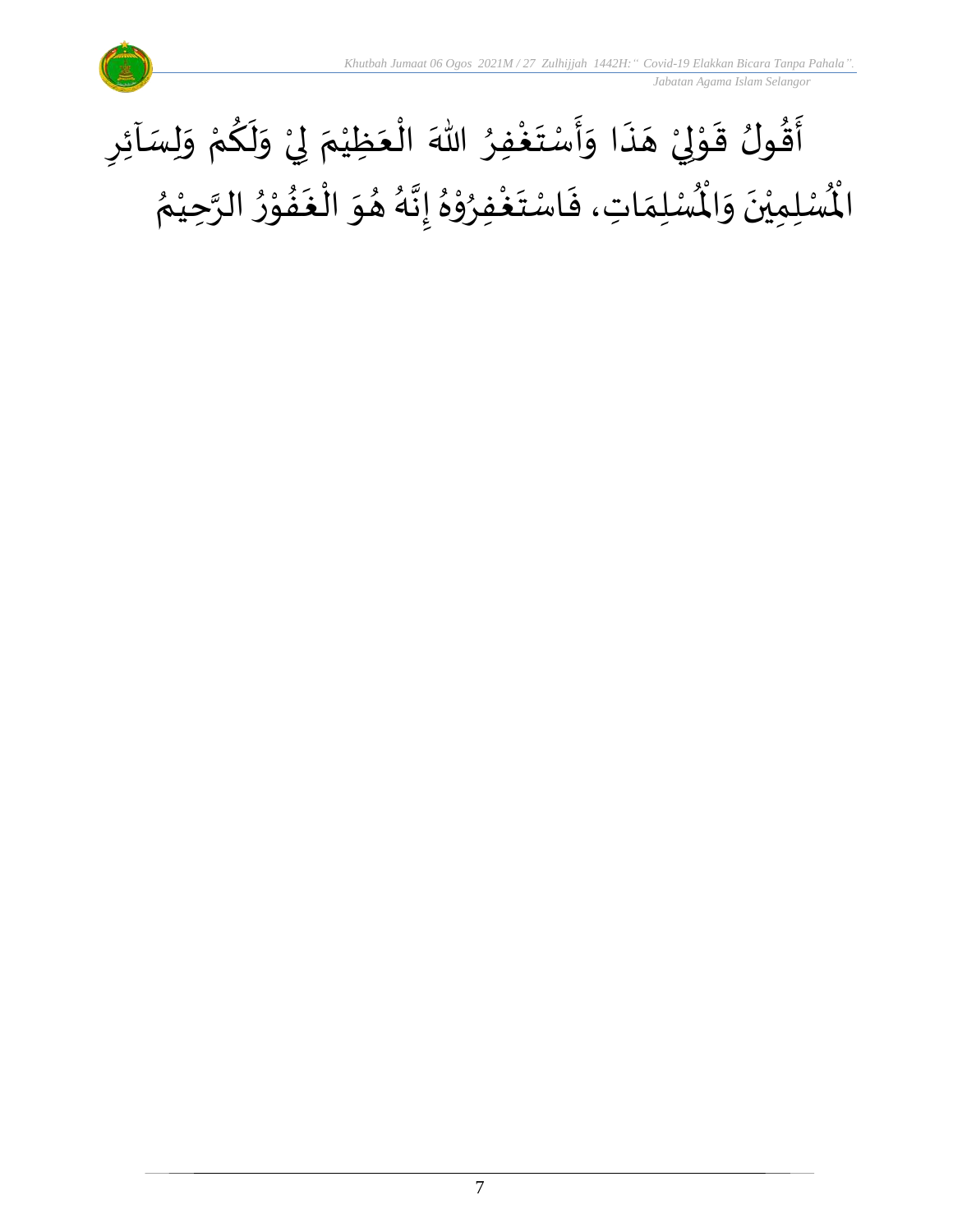

# **THE SECOND** *KHUTBAH*

 $\ddot{\phantom{0}}$ اَلْحَمْدُلِلَّهِ الَّذِيْ جَعَلَنَا مِنَ الْمُسْلِمِيْنَ، وَرَزَقَنَا مِنَ الطَّيِّبَاتِ  $\ddot{\phantom{0}}$ ِ<br>ا  $\ddot{\phantom{0}}$  $\overline{\phantom{a}}$ ر<br>پ ن<br>پ ِ<br>ُ ់<br>ត  $\overline{\phantom{a}}$ ֦֧֦֧֦֧֝<u>֚</u>  $\overline{\phantom{a}}$  $\frac{1}{1}$ しんこ  $\frac{1}{2}$ ہ<br>م  $\ddot{\phantom{0}}$  $\ddot{\phantom{0}}$  $\frac{1}{2}$  $\ddot{\phantom{0}}$  $\frac{1}{2}$  $\ddot{\ }$  $\ddot{\phantom{0}}$ ْ الْمُسْلِمِيْنَ، وَرَزَقَنَا مِنَ الطَّيِّبَاتِ. ें<br>र أَشْهَدُ أَنْ لَّا إِلَهَ إِلَّا اللّهُ وَحْدَهُ لاَ شَرِيْكَ لَهُ، وَأَشْهَدُ أَنَّ مُحَمَّدًا ْ  $\ddot{\mathbf{z}}$ ر<br>ا ر<br>زا ؚ<br>ۣ<br>ؙ  $\sum_{i=1}^{n}$ َ ં<br>ત  $\tilde{\cdot}$  $\frac{1}{2}$ }<br>⊿  $\ddot{\phantom{0}}$ ٍ<br>په  $\overline{\phantom{a}}$  $\tilde{\cdot}$ ً<br>ا ั<br>ด َ  $\frac{1}{2}$ َ ا<br>: ِ<br>ُ'  $\frac{1}{2}$ ْ  $\frac{1}{2}$  $\tilde{\cdot}$ د<br>گ  $\tilde{\mathbf{r}}$ ْ  $\sum$ ैं: عَبْدُهُ وَرَسُوْلُهُ. اَللَّهُمَّ صَلِّ وَسَلِّمْ وَبَارِكْ عَلَى سَيِّدِنَا مُحَمَّدٍ <u>لم</u> ั<br>ด  $\overline{\phantom{a}}$ ๋<br>ጎ  $\ddot{\phantom{0}}$ ِّ しんこ ے<br>آ  $\frac{1}{2}$ ّ<br>وُ  $\ddot{\phantom{0}}$ ر<br>م ْ ِّ  $\frac{1}{2}$  $\ddot{\ }$ َ ر<br>ر<br>ر ֦֧֦֜<br>֧֛֜֜ م<br>آ ر<br>م ء<br>م⊀ י<br>י ر<br>را  $\frac{1}{2}$  $\tilde{\cdot}$ ፟<br>፞ .<br>ا ْ ِ<br>م وَعَلَى آلِهِ وَصَحْبِهِ وَمَنْ تَبِعَهُمْ بِإِحْسَانٍ إِلَى يَوْمِ الدِّيْنِ. أَمَّا  $\overline{\phantom{a}}$ ์  $\tilde{\cdot}$ ْ ั<br>ว َ لي ٝ<br>ؙ  $\frac{1}{1}$  $\ddot{\phantom{0}}$ י<br>י  $\ddot{\phantom{0}}$  $\ddot{\phantom{0}}$ ل  $\frac{1}{2}$ )<br>=<br>= ْ  $\frac{1}{2}$ ْ ر<br>ر<br>ر َ  $\ddot{\phantom{0}}$ ْ ์ $\frac{1}{2}$  $\ddot{\phantom{0}}$ ى هللا و ق ت ب ايَ ي إ و م و صيك ، أ َّللا ََ وا ق هللا، ات اد عب ا ي ، ف د ع ب  $\ddot{\ }$ ֦֧֦֧<u>֦</u>  $\frac{1}{2}$  $\frac{1}{2}$ ن<br>•  $\frac{1}{2}$  $\ddot{\ }$ ْ ्य<br>द ُ<br>پیدائشہ ز<br>ا  $\frac{1}{2}$  $\frac{1}{2}$  $\sim$  $\frac{1}{1}$  $\frac{1}{1}$  $\frac{1}{2}$ ُ<br>ُ' ْ  $\ddot{\phantom{0}}$ .  $\ddot{\phantom{0}}$ تقۇنَ י<br>י  $\frac{1}{2}$ ِ<br>ئىق<br>ج  $\frac{1}{\sqrt{2}}$ فَقَدْ فَازَ الْمُ  $\ddot{\phantom{0}}$  $\ddot{\cdot}$ ْ  $\frac{1}{2}$  $\frac{1}{2}$ 

## **Dear blessed audience,**

Once more, I would like to remind all of us to always have the *taqwa* of Allah *Subhaanahu Wa Ta'aala* by guarding ourselves and our families from abominable deeds and disobedience against Allah *Subhaanahu Wa Ta'aala*. At the same time, we will continue to pray so that our country will always remain blessed and protected from all forms of threat, as well as contagions from the Covid-19 pandemic. For that, let us graciously accept the government's recommendation by registering ourselves through the *MySejahtera* application in order to obtain vaccine shots that have been authorized by the Ministry of Health Malaysia.

May we become among the slaves of Allah that are patient while enduring all diseases afflicted, disciplined in adhering to the Standard Operating Procedures (SOP) and the new normal practices in overcoming the Covid-19 pandemic, for the sake of our own safety and the community.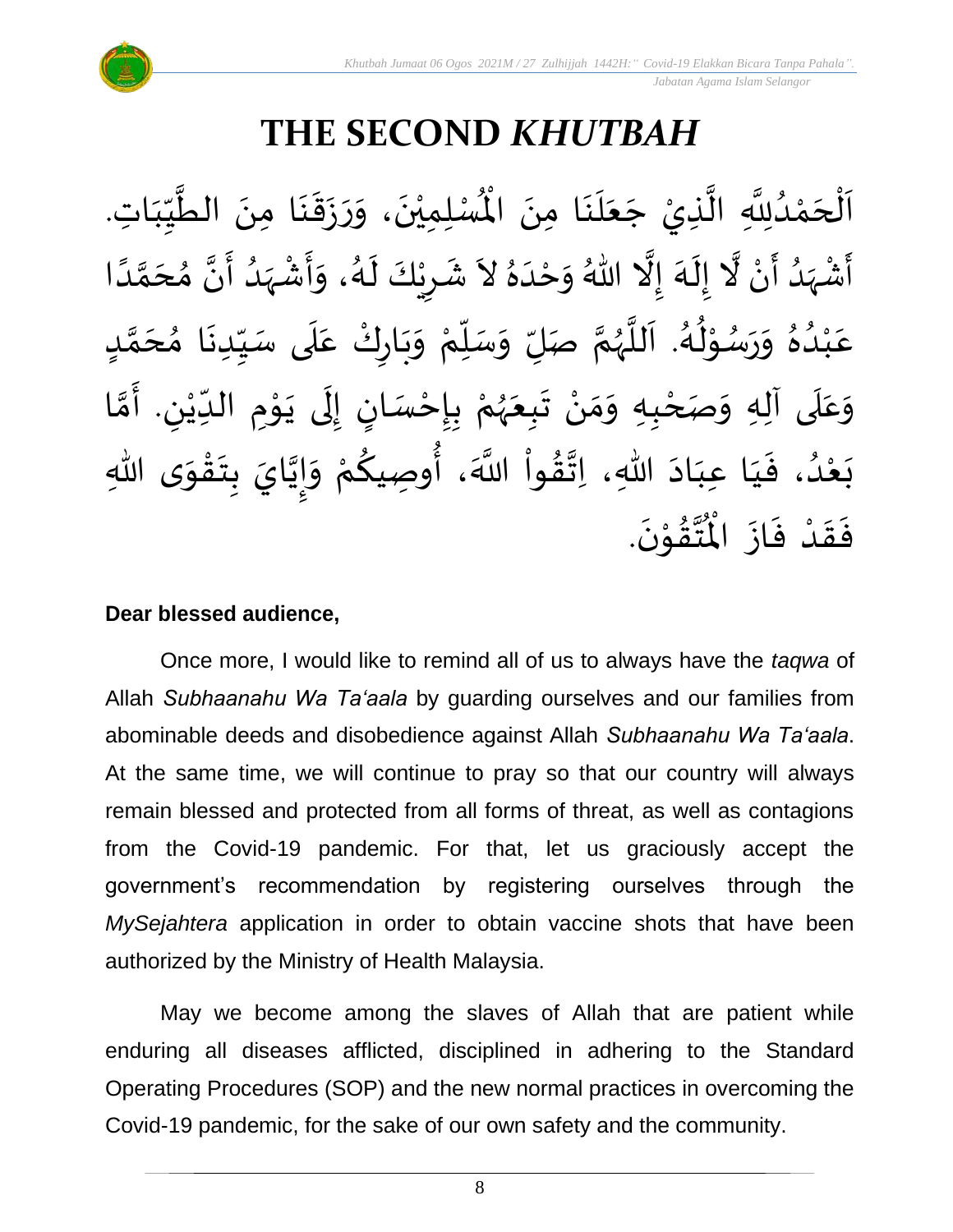

While dealing with this pandemic, let us not take the easiest way out by harming and injuring ourselves. We must be selfless, patient, and strong mentally and physically, built upon solid *imaan*.

Let us altogether increase our *salawaat* upon our beloved Prophet Muhammad  $\equiv$  as Allah has commanded:

ب<br>پ إِنَّ ا ِ<br>آ للَّهَ وَمَلْيِكْتَهُ و<br>ك  $\ddot{\cdot}$ ت ر<br>م ِك ئ بر<br>ا  $\mu$ ِ<br>م بر<br>م  $\frac{1}{\alpha}$ وَمَلَٰٓئٍكَتَهُۥ يُصَلُّونَ عَلَى ون و<br>ا يُصَلُّونَ عَلَى ٱلنَّبِيِّ و<br>د لنَّبِّ يَايَّهَا ِ<br>م ه و<br>ما يَ<br>ب ِ<br>ع  $\overline{\mathcal{L}}$ ֦ ِ<br>بر يَاًيُّهَا ٱلَّذِينَ ب<br>ا لَّذِينَ ءَامَنُوا صَلُوا عَلَيْهِ ج َ  $\mu$ ِ<br>م ع وا ْ و<br>س بُواْ صَلَّ ْ ح ِ<br>م ام ر<br>ہ ء ا  $\frac{2}{1}$ ن*َسْ*لِيمَّ .<br>.  $\ddot{\cdot}$ ت ْ وا ِم ح ں<br>ا ل ِ<br>س وَسَلِّمُواْ تَسْلِيمًا (َ ُ اللَّهُمَّ صَلِّ وَسَلِّمْ عَلَى سَيِّدِنَا وَمَوْلاَنَا مُحَمَّدٍ سَيِّدِ الْمُرْسَلِينَ  $\ddot{\phantom{0}}$ ِ<br>م ْ ِّ  $\overline{L}$  $\ddot{\phantom{0}}$ َ ر<br>ر<br>ر ر<br>آ  $\ddot{\phantom{0}}$ ْ  $\mathbf{r}$ سَيِّدِنَا وَمَوْلاَنَا مُحَمَّدٍ سَيِّدِ الْمُ ِّ しんこ  $\frac{1}{2}$ ั<br>ด  $\overline{\phantom{a}}$  $\frac{1}{2}$  $\overline{\phantom{a}}$  $\tilde{\phantom{a}}$ י<br>י  $\frac{1}{2}$  $\ddot{\phantom{0}}$  $\ddot{\phantom{0}}$ ِّ ़<br>-<br>• وَارْضَ اللَّهُمَّ عَنْ أَصْحَابِهِ وَقَرَابَتِهِ وَأَزْوَاجِهِ وَذُرِّيَّاتِهِ أَجْمَعِيْنَ. ْ  $\frac{1}{2}$ ֦֧֦֧֦֧<u>֦</u> -<br>:<br>: ં<br>ਹ ِّ ر ء<br>پيد  $\ddot{\ }$  $\tilde{\cdot}$ ْ -<br>:<br>:  $\ddot{\ }$  $\ddot{\phantom{0}}$  $\frac{1}{2}$  $\frac{1}{2}$ ์  $\overline{\phantom{a}}$ ֝׀<br>ֺ֧֪֪֪֪֝֜֝֝֝֝ ْ  $\frac{1}{2}$ ี<br>ั ر<br>ر<br>ر ِ<br>آ  $\frac{1}{2}$ ؙۏ۠ۄٮؘؘاتؚ  $\ddot{\phantom{0}}$ ់<br>:  $\frac{1}{\sqrt{2}}$ ُؤْمِنِيْنَ وَالْمُ  $\tilde{\cdot}$  $\ddot{\phantom{0}}$ ْ ់<br>:  $\mathbf{r}^{\circ}$ ِ<br>لْمُسْلِمَاتِ وَالْمُ  $\frac{1}{2}$  $\frac{1}{2}$ اَللَّهُمَّ اغْفِرْ لِلْمُسْلِمِيْنَ وَالْمُسْلِمَاتِ وَالْمُؤْمِنِيْنَ وَالْمُؤْمِنَاتِ  $\frac{1}{2}$  $\ddot{\phantom{0}}$ ْ ๋<br>ለ ْ ٝ<br>؛ ี<br>จึ ر<br>ر<br>ر ہ<br>ا  $\overline{\phantom{a}}$ َ<br>مَ عَ الْأَحْيَاءِ  $\frac{1}{1}$ ֦֧֦֧֦֧<u>֦</u> مِنْهُمْ وَالأَمْوَاتِ، إِنَّكَ سَمِيْعٌ قَرِيْبٌ مُجِيْبُ الدَّعَوَاتِ وَيَا قَاضِيَ ْ ُ<br>رو<br>مر ْ  $\ddot{\ }$ י<br>י ا<br>ع  $\ddot{\phantom{0}}$  $\frac{1}{2}$  $\ddot{\mathbf{r}}$  $\ddot{\phantom{0}}$  $\tilde{\cdot}$  $\frac{1}{2}$ ِ<br>م ہ<br>1 ُ ់<br>រ  $\frac{1}{\lambda}$ ه<br>**د ا** ي ر ق  $\overline{\mathbf{z}}$  $\frac{1}{2}$  $\frac{1}{2}$ ءِ<br>، إِنَّكَ سَمِيْعٌ ់<br>រ ्<br>द<br>•  $\frac{1}{2}$ الْحَاجَاتِ. اَللَّهُمَّ أَعِزَّ الْإِسْلاَمَ وَ  $\overline{\phantom{a}}$ ۔<br>ا ا<br>أ ر<br>تا ر<br>ر<br>ر ี<br>จ ا<br>:  $\frac{1}{2}$ .<br>م  $\tilde{\phantom{a}}$ .<br>د  $\ddot{\ }$  $\frac{1}{\sqrt{2}}$ الْمُسْلِمِيْنَ، وَأَهْلِكِ الْكَفَرَةَ ْ ْ ي  $\ddot{\phantom{0}}$  $\mathbf{I}^*$  $\frac{1}{2}$  $\ddot{\phantom{0}}$ َ ْ ֦֧֦֦֦֦֦֦֦֦֧֦֧֝֝֟֟֝֝֟֓֝֟֓<u>֦</u> ر<br>ب  $\tilde{\cdot}$ ْ ُشْرِكِيْنَ وَدَمِّرْ اَعْدَاءَكَ اَعْدَاءَ اللدِّيْنِ. وَاذْ  $\tilde{\cdot}$ لي ْ ِّ  $\frac{1}{2}$ ا<br>ا<br>ا .<br>م َ<br>أ ً<br>وُ  $\frac{1}{2}$  $\frac{1}{1}$ ر<br>م  $\overline{\phantom{a}}$ ֦֧֦֧֦֧<br>֧  $\frac{1}{2}$  $\sim$  $\frac{1}{2}$ ر<br>•<br>• ْ  $\overline{\phantom{a}}$ ْ  $\ddot{\text{h}}$ ُبْتَدِعَةً وَالْمُ  $\frac{1}{2}$  $\ddot{\cdot}$ ِ<br>م  $\ddot{\phantom{0}}$ ْ<br>ْ  $\ddot{\text{h}}$ وَالْمُبْتَدِعَةَ وَالْمُشْرِكِيْنَ وَدَمِّرْ اَعْدَاءَكَ اَعْدَاءَ الدِّيْنِ. وَانْصُرْنَا  $\frac{1}{2}$ ر<br>.<br>. ْ  $\frac{1}{2}$ .  $\frac{1}{2}$ عَلَى الْقَوْمِ الْكَافِرِيْنَ ْ  $\sum$ .<br>م ֝֝֝֝֝֝֝֝֝<br>֝**֝**  $\ddot{\phantom{0}}$ י<br>י ا<br>المحمد<br>الجوا ّٰ<br>ا  $\frac{1}{1}$ ِ<br>م اللَّهُمَّ إِنَّا نَسْأَلُكَ وَنَتَوَسَّلُ إِلَيْكَ بِنَبِيِّكَ الأَمِيْنِ، وَالْمَسْنُ الْأَمِيْنِ وَالْمَسْن ِّ  $\frac{1}{2}$ L<br>:  $\ddot{\phantom{0}}$ <u>د</u><br>: ់<br>រ  $\tilde{\mathbf{r}}$  $\frac{1}{2}$ ہ<br>سا<br>سا  $\ddot{\ }$  $\ddot{\phantom{0}}$  $\ddot{\phantom{0}}$  $\tilde{\cdot}$ ُ<br>پار ً<br>با<br>:  $\ddot{\phantom{0}}$  $\frac{1}{2}$  $\frac{1}{2}$ ี<br>จ ر<br>ر<br>ر ہ<br>ا  $\overline{\phantom{a}}$ َ<br>ج ِ<br>نَسْـأَلُكَ ُ<br>ا  $\frac{1}{2}$  $\ddot{\phantom{0}}$  $\tilde{\cdot}$ ْ

 $\ddot{\phantom{0}}$ .<br>بِأَسْمَآئِكَ الْحُسْنَى، وَصِفَاتِكَ الْعُظُمَى، أَنْ تَحْفَظَ بِعَيْنِ ر<br>م ֦֧֦֧֦֧֦֧֦֧֦֧֦֧֦֧֧֦֧֝֝֟֓֓֜֓֓<br>**֧**  $\frac{1}{2}$ ֚֬<br>֧֧֧֝֟֓֟֓֝֟֓֟֓֟֓֟֓֟֓֟֓֟֓֟֓֟֓֟֓֟֓֟֓֟֓֟֓֟֓֝֟ <u>ر</u><br>- $\frac{1}{\epsilon}$ د<br>م }<br>• ْ  $\ddot{\cdot}$  $\tilde{\cdot}$ ْ ي  $\ddot{\bullet}$ ر<br>م  $\ddot{\cdot}$  $\frac{1}{2}$ ْ  $\frac{1}{2}$ ِ<br>عِنَايَتِكَ الرَّبَّانِيَّةِ، وَبِحِفْظِ وِقَايَتِكَ الصَّمَدَانِيَّةِ، جَلاَلَةَ مَلِكِنَا ن<br>ا ہ<br>مہ ہ<br>پ  $\ddot{\phantom{0}}$  $\ddot{\phantom{0}}$  $\sim$ َ  $\frac{1}{1}$  $\frac{1}{2}$ ر<br>ر<br>ر  $\ddot{\phantom{0}}$ ا<br>يو ້<br>:  $\frac{1}{2}$  $\tilde{\cdot}$  $\ddot{\cdot}$ ِ<br>اَلْجَ  $\ddot{\phantom{0}}$  $\frac{1}{2}$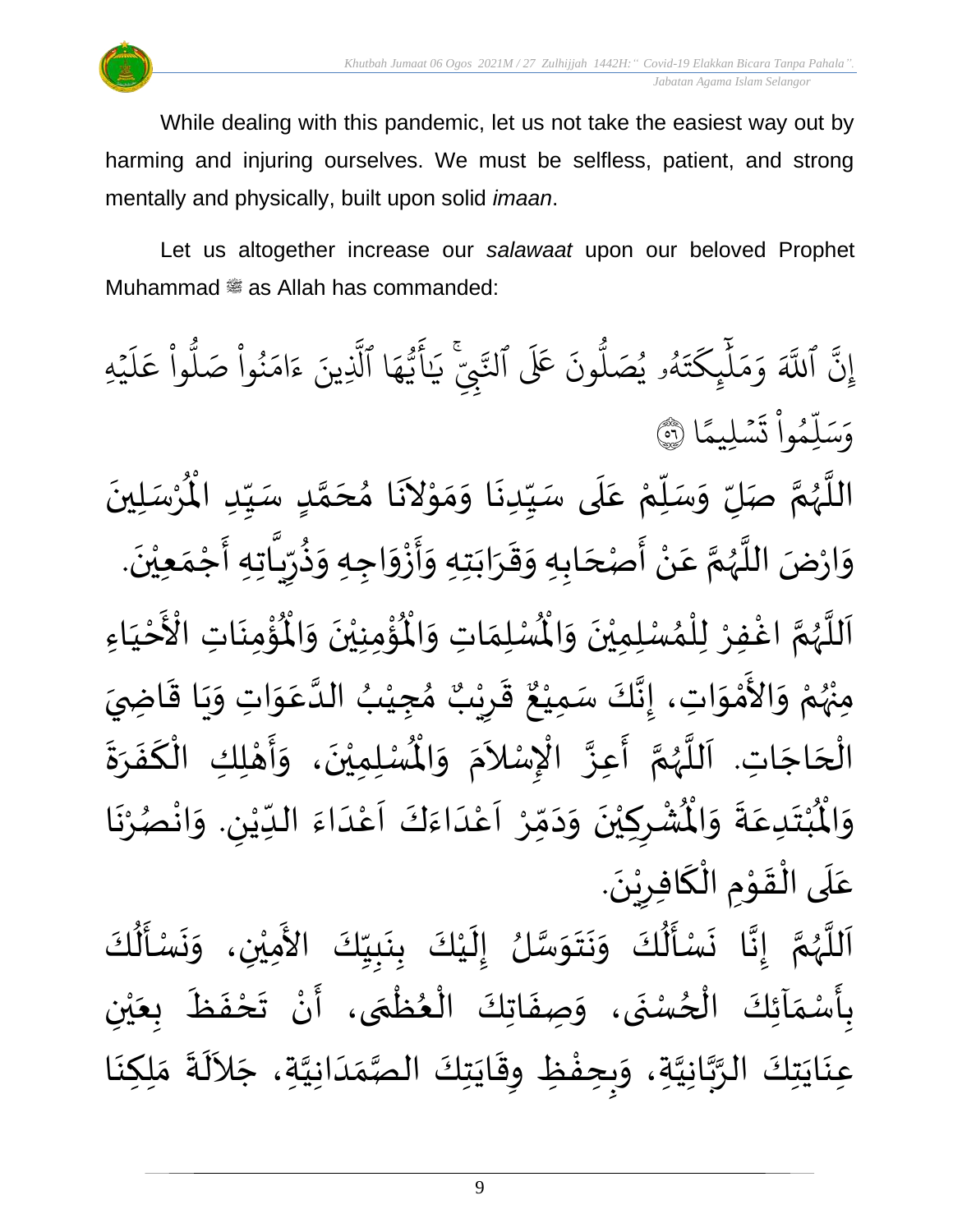

ُعَظِّمِ ل<br>محمد<br>ا  $\frac{1}{2}$  $\mathbf{r}^{\circ}$ الْمُعَظَّمِ، سُلْطَان سلاڠُور، سُلْطَان شَرَفُ الدِّين ادرِيس شاه  $\ddot{\phantom{0}}$ ٝ<br>ا ر<br>را )<br>ፌ ِّ ُ  $\frac{1}{2}$  $\ddot{\phantom{0}}$ ់<br>( ُ<br>ُ ।<br>र الحاج ابن المرحوم سُلْطَان صَلاَحُ الدِّين عبد العزيز شاه ۔<br>ا ا<br>ا ر<br>م ا<br>ا ُ ี้<br>ถ الحاج. اَللَّهُمَّ أَدِمِ الْعَوْنَ وَالْبِدَايَةَ وَالتَّوْفِيْقَ، وَالصِّحَّةَ  $\frac{1}{2}$ َ<br>أنا َ<br>أ  $\ddot{\cdot}$ **ี**<br>ร  $\tilde{\cdot}$  $\ddot{\phantom{0}}$ ْ י<br>י  $\frac{1}{2}$  $\tilde{\cdot}$  $\ddot{\cdot}$  $\ddot{\phantom{0}}$ ا<br>ا ِ<br>ا  $\tilde{\cdot}$  $\ddot{\phantom{0}}$ י<br>י  $\ddot{\phantom{0}}$ ֧֦֧֦֧֦֧<br>֘  $\ddot{\phantom{0}}$  $\frac{1}{2}$ ى<br>وَالسَّلامَةَ مِنْكَ، لِوَلِيِّ عَهْدِ سلاغُور، تعْكو أَمِير شَاه اِبْنِ ٝ<br>ۣ<br>ؙ ِ<br>م ِّ  $\frac{1}{2}$ إ اسم<br>م ْ  $\ddot{\cdot}$  $\frac{1}{2}$ ن<br>س  $\frac{1}{2}$ ر<br>شم ْ  $\frac{1}{2}$ َ السُّلْطَان شَرَفُ الدِّين ادريس شاه الحاج، فِيْ أَمْنٍ وَصَلاَحِ ۔<br>' ُ ر<br>په ⊺<br>⊱ ْ  $\frac{3}{2}$  $\frac{1}{2}$ ֦֧֦֧֦֧֝<u>֦</u> َ  $\tilde{\cdot}$ <u>رِ</u> י<br>י  $\ddot{\cdot}$ ।<br>इ  $\tilde{\cdot}$ وَعَافِيَةٍ بِمَنَّكَ وَكَرَمِكَ يَا ذَاالْجَلالِ وَالإِكْرَامِ. اَللَّهُمَّ أَطِلُ  $\overline{\phantom{a}}$ ֦֧֦֧֦֧֦֧֦֧֦֧֦֧֧֝֟֓֓֜֓֟֓<u>֓</u>  $\ddot{\cdot}$  $\frac{1}{2}$ َ  $\tilde{\cdot}$ ِّ  $\frac{1}{2}$  $\frac{1}{2}$  $\frac{1}{2}$  $\frac{1}{1}$ ِ<br>م  $\tilde{\cdot}$ ا<br>:<br>: ี<br>ถ .<br>پر<br>پر ب<br>آن<br>ا  $\overline{\phantom{a}}$  $\ddot{\phantom{0}}$ ا<br>د  $\sim$ عُمْرَهُمَا مُصْلِحَيْنِ لِلْمُوَظَّفِيْنَ وَالرَّعِيَّةِ وَالْبِلاَدِ، وَ ֦֧֦֧֦֧֝<u>֦</u> م<br>م َ ہ<br>پ ์ $\overline{\phantom{a}}$  $\ddot{\phantom{0}}$ ْ ِ<br>پا  $\ddot{\ }$ ๋<br>ำ ؗ<br>ا ់<br>រ ي  $\overline{\phantom{a}}$  $\frac{1}{2}$  $\frac{1}{2}$ ر<br>پر ់<br>។ ر<br>م ້<br>: غ ِّبِ  $\frac{1}{2}$ بلّ  $\ddot{\ }$  $\frac{1}{1}$ مَقَاصِدَهُمَا لِطَرِيقِ الْهُدَى وَالرَّشَادِ. ر<br>ر<br>ر ֦֧֦֧֦֧֦֧֦֧֦֧֦֧֧֧֝֟֓֓֓֓֟֓֟֓֟֓֟֓֟֓֟֓֟֓֟֓֟֓֟֓֟֓֟֓֟֓֟֓֟֓֟֓֝֟֓֝֬֟ ë  $\sum$  $\frac{1}{2}$  $\frac{1}{2}$  $\frac{1}{2}$  $\frac{1}{1}$  $\frac{1}{2}$  $\frac{1}{2}$ '<br>-<br>\*  $\tilde{\cdot}$ 

O Allah, You are the Lord that is All Mighty, we are grateful to You for having bestowed upon us *rahmah* and blessings upon this state that continues to prosper and progress, and that its residents remain united, under the auspices and leadership of our Ruler as the Head of Islamic affairs in this state.

O Allah, make us among Your slaves whom are always exalting Your Word and Religion. Keep us away from groups and those that like to criticize, curse, and insult Your Religion.

O Allah, grant us guidance in performing the five obligatory prayers in congregation, fulfilling *zakaat* through Selangor *Zakaat* Board (LZS), and give away our wealth and endowment (*waqf*) through *Perbadanan Wakaf Selangor* (Selangor Endowment Corporation) and *Tabung Infak Jariah Umat Islam Selangor* (TIJARI, Selangor Continuous Charity for Muslims Fund), and to the orphans through Darul Ehsan Islamic Foundation (YIDE).